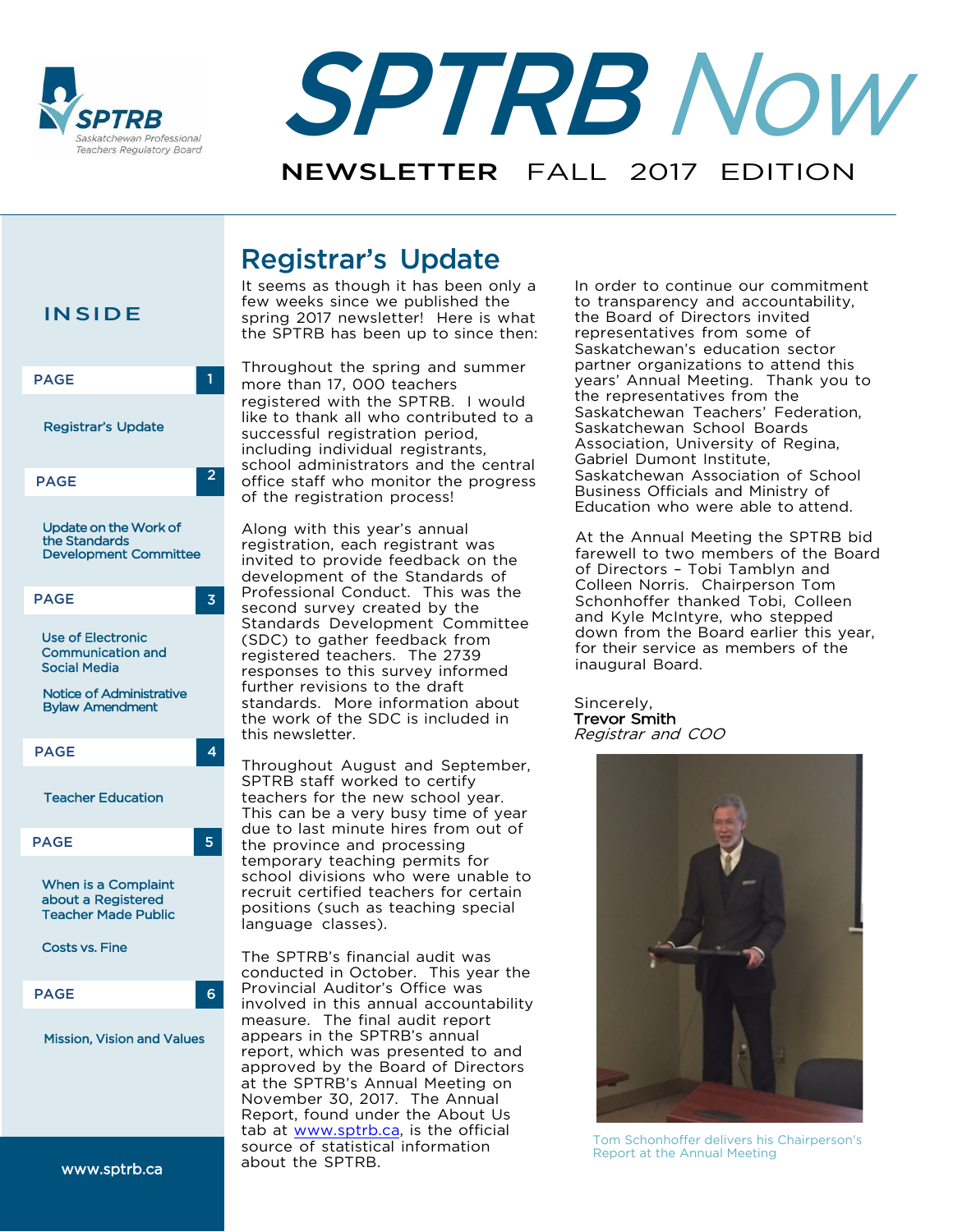# <span id="page-1-0"></span>Update on the Work of the Standards Development Committee

The Registered Teachers Act tasks the Saskatchewan Professional Teachers Regulatory Board with establishing and administering the professional certification and standards of professional conduct and competence of teachers for the purposes of serving and protecting the public.

Presently the Registered Teachers Act and the SPTRB's Regulatory Bylaws define misconduct, however, the SPTRB does not yet have a set of standards of professional conduct for its registrants.

It is for this reason that the Board of Directors has tasked SPTRB staff with preparing a recommendation for the Board's consideration regarding standards of conduct for the teachers of Saskatchewan. To that end, the Board of Directors created the Standards Development Committee to research standards and consult the profession and educational partners to develop a draft set of standards for review by the Board.

To date, the Standards Development Committee has taken the following steps towards drafting a set of standards of conduct:

- Literature review and cross jurisdictional scan
- Teacher survey (2016) 2264 respondents
- Standards Development Committee Struck
- Standards Development Committee Meetings
- Teacher survey (2017) 2739 respondents
- Stakeholder organization feedback requested
- Standards Development Committee Meetings
- Town Hall meetings: The Contraction of providing effective the contraction of the profession. La Ronge (cancelled), Prince Albert (November 7, 2017), Swift Current (cancelled), Regina (January 11, 2018), Saskatoon (January 18, 2018).

The standards are not intended to be detailed descriptions of teacher conduct. They are statements of principle upon which the detail can be built. Each standard includes a set of indicators which serve as examples of the ways by which a standard may be demonstrated. The standards are intended to provide a succinct overall depiction of the ways teachers behave when they uphold the public trust.

The most recent draft of the standards is provided below. The draft will be revised based upon feedback from the town hall meetings.

#### 1. Registered Teachers base their relationships with learners on mutual trust and respect.

Registered teachers demonstrate this standard when they:

 $\checkmark$  maintain healthy professional expectations that place learners' interests first, both in school and in the community.

 $\checkmark$  ensure that all forms of communication with learners are kind, honest and appropriate.  $\checkmark$  honour individual identity and circumstance without prejudice.

### 2. Registered Teachers have regard for the safety and wellbeing of learners in their care.

Registered teachers demonstrate this standard when they:  $\checkmark$  act as kind and prudent educators who place learners at the forefront of decisions.  $\checkmark$  take measures to provide a safe, inclusive, and respectful environment at school, such as:

o implementingappropriate, consistent, and clearly articulated rules and expectations,

o providing effective supervision, and

o ensuring emergency preparedness.

 $\checkmark$  foster a learning environment that is safe – academically, physically, spiritually, andemotionally.

#### 3. Registered Teachers act with honesty and integrity.

Registered teachers demonstrate this standard when they:

 $\checkmark$  communicate openly, truthfully and respectfully with all relevant parties while maintaining necessary confidentiality.

 $\checkmark$  are accountable for their assessment, evaluation, record keeping, and classroom practices.  $\checkmark$  maintain an inclusive classroom that promotes student learning of curricular outcomes through meaningful lessons.

 $\checkmark$  implement classroom management practices that encourage mutual respect and cooperation.

#### 4. Registered Teachers take responsibility for maintaining the quality of their practice.

Registered teachers demonstrate this standard when they:

 $\checkmark$  participate in continual selfreflection and professional learning.  $\checkmark$  seek, accept, and provide feedback to improve professional practice.

 $\checkmark$  work in a collaborative manner with other members of the learner's support network.

### 5. Registered Teachers uphold public trust and confidence in the education profession.

Registered teachers demonstrate this standard when they:  $\checkmark$  are mindful of their responsibility as a role model in school, in the community, and online.  $\checkmark$  maintain appropriate communication and professional

relationships with learners, guardians, colleagues, and community members.  $\checkmark$  act in a manner that reflects

positively on the teaching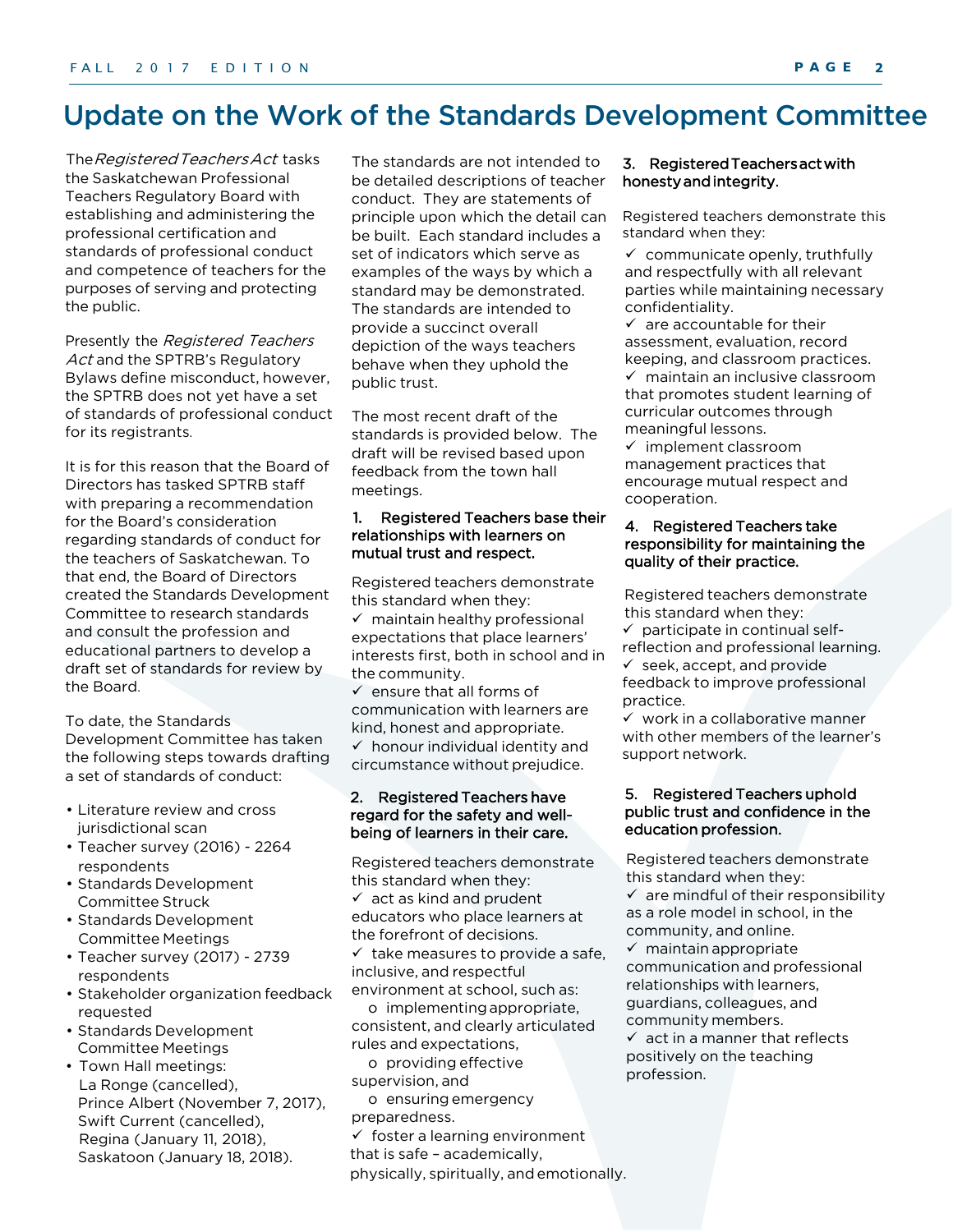### Use of Electronic Communication and Social Media

This September, the Ontario College of Teachers issued a practice advisory to its members. The practice advisory, which may be found in its entirety [here,](https://www.oct.ca/-/media/PDF/Advisory%20Social%20Media/ProfAdvSocMediaENPRINT.pdf) is intended to help Ontario Certified Teachers (OCTs) understand their professional boundaries and responsibilities in the appropriate use of electronic communication and social media.

The advisory acknowledges that there are legitimate educational purposes for the use of electronic communication and social media and goes on to advise that ". . . some of the most popular social media platforms were not created specifically for educational purposes and their use can expose members to risk when it comes to maintaining professionalism. While members should be cautious when communicating electronically and online, this does not mean it must be avoided altogether. Keep interactions professional, as you would in the classroom, and build a positive online presence. Know and

respect proper professional boundaries with students, even when students initiate electronic interaction."

The practice advisory raises another important point concerning the professional vs. private lives of teachers:

"There is a distinction between the professional and private life of a teacher. Ontario Certified Teachers are individuals with private lives; however, off-duty conduct matters and sound judgment and due care must be exercised.

Teaching is a public profession. Canada's Supreme Court ruled that teachers' off-duty conduct, even when not directly related to students, is relevant to their suitability to teach. Members must maintain a sense of professionalism at all times – in their personal and professional lives."

The Supreme Court decision referred to in the OCT's practice advisory is Ross v. New Brunswick School District No. 15. At

paragraph 45 Justice La Forest states:

> It is on the basis of the position of trust and influence that we hold the teacher to high standards both on and off duty, and it is an erosion of these standards that may lead to a loss in the community of confidence in the public school system. I do not wish to be understood as advocating an approach that subjects the entire lives of teachers to inordinate scrutiny on the basis of more onerous moral standards of behaviour. This could lead to a substantial invasion of the privacy rights and fundamental freedoms of teachers. However, where a "poisoned" environment within the school system is traceable to the off-duty conduct of a teacher that is likely to produce a corresponding loss of confidence in the teacher and the system as a whole, then the off-duty conduct of the teacher is relevant.

### Notice of Administrative Bylaw Amendment

This fall, the Board of Directors amended the SPTRB's Administrative Bylaws in order to formally establish the Appointments Committee, a subcommittee of the Board. The new bylaw is number AB3.02(vi.):

vi. The Appointments Committee

- A. The Appointments Committee is established for the purposes of:
- I. Reviewing applications for and making recommendations to the Board of Directors for appointments to the:
	- 1. Professional Conduct Committee Panel; or
	- 2. Discipline Committee Panel
- II. Appointing members of the Professional Conduct Committee Panel to a Professional Conduct Committee.
- III. Appointing members of the Discipline Committee Panel to a Discipline Committee.
- B. The Appointments Committee shall consist of at least two members of the Board of Directors.

The SPTRB's Bylaws may be viewed at **www.sptrb.ca**.

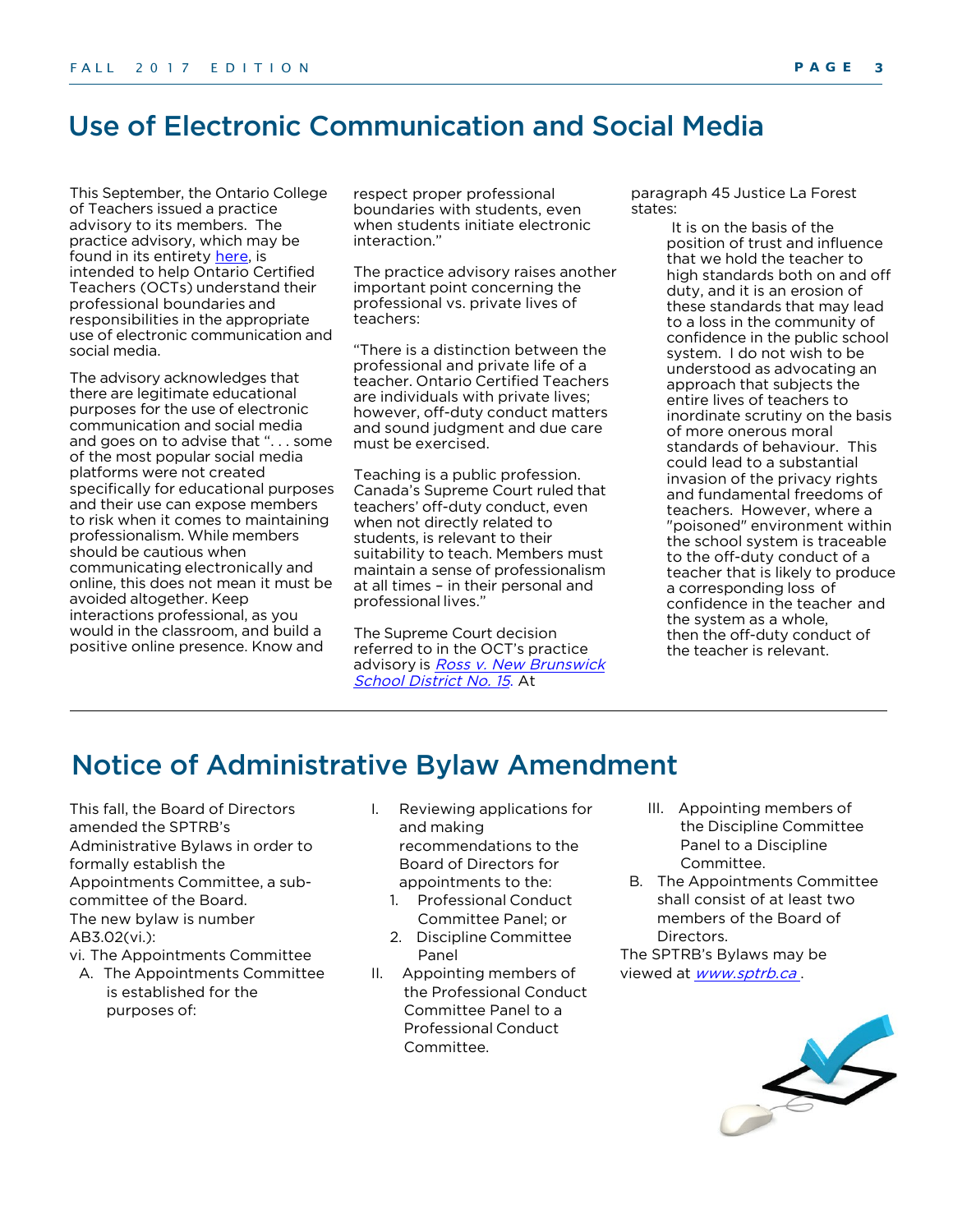### <span id="page-3-0"></span>Teacher Education

#### Bridging to Teaching in SK

Both the University of Regina and the University of Saskatchewan have begun developing "Bridging to Teaching in Saskatchewan" programs in support of newcomer teachers seeking teacher certification in Saskatchewan. Because many teacher education programs in other countries are one-year after-degree programs, newcomer teachers must often complete additional teacher education coursework in order to meet Saskatchewan's teacher certification requirements.

<span id="page-3-1"></span>The Bridging to teaching in Saskatchewan programs will assist already experienced internationally educated teachers (IETs) to become familiar with Saskatchewan's education system and will provide them with an opportunity to develop a network by working with a mentor teacher in a Saskatchewan school.



Dr. Xia Ji (center) and Julie Machnaik (right), from the University of Regina's Faculty of Education, present to the SPTRB's Teacher Education and Certification Committee about action research into the experiences of Internationally Educated Teachers seeking teacher certification in Saskatchewan.

### Additional Qualification Certificates

Additional Qualification Certificates (AQC's) were created to help fulfill the demand for teachers with expertise in the following areas of need: secondary mathematics, physics and chemistry; practical and applied arts; computer science; in-school administration; special needs education; and Aboriginal education, including Native Studies and languages. The areas of need have been updated to include French, school librarianship, early childhood education, English as another language, and career counselling.

Once granted an AQC, registered teachers may qualify for a salary re[classification](http://www.sptrb.ca/).

There are four routes one may take to earning an AQC:

Certificate Program – a teacher education program designed by a university and approved by the SPTRB's Teacher Education and Certification Committee.

Technical/Vocational Program – a program of study, relevant to the Saskatchewan curriculum, completed at Saskatchewan Polytechnic or an other similar institution.

Journeyperson's Certificate – a Red Seal Endorsed Journeyperson's certificate in a trade that is relevant to the Saskatchewan curriculum.

Integrated Program – a selfdesigned course of study, approved by the Registrar, in an area of [provincial](http://www.sptrb.ca/) or local need.

More information about AQC's may be found under the Certification and Registration tab at www.sptrb.ca.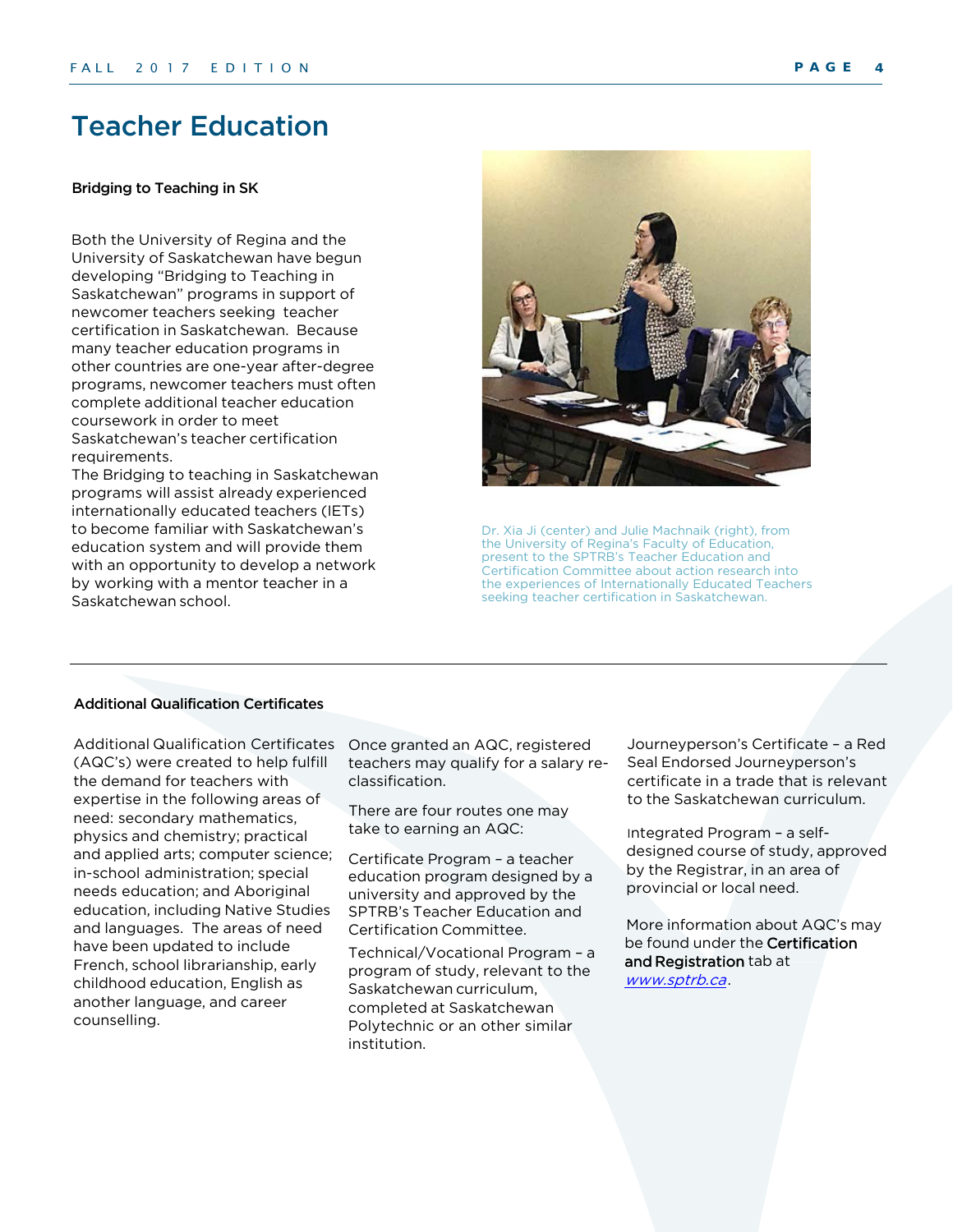### <span id="page-4-0"></span>When is a complaint about a registered teacher made public?

There has been some misunderstanding about when the SPTRB makes public a complaint about a registrant. Complaints and employers' notices are not made public. However, if, after a thorough investigation of the complaint or employer's notice the Professional Conduct Committee believes that

misconduct or incompetence is more likely than not to have occurred, the PCC will either attempt to resolve the matter with a consensual complaint resolution agreement (CCRA) or it will lay a formal complaint against the registrant with the Discipline Committee. In the case of a CCRA, the SPTRB website at least two weeks completed agreement becomes

public knowledge. In the case of a formal complaint the sections of the Registered Teachers Act and Bylaws that the registrant is accused of violating, also known as the charges, are made public in the notice of hearing. Notices are posted on the prior to the date of the associated hearing.

## Costs vs. Fine

During a discipline hearing, the Discipline Committee (DC) must determine whether a registrant of the SPTRB is guilty of professional misconduct or incompetence. If there is a finding of guilt, the DC is also responsible for making a discipline order. It has been incorrectly reported that registrants of the SPTRB were fined by the DC in 2017 for having been found guilty of professional misconduct. In fact, the re[gistered](https://www.oct.ca/-/media/PDF/Advisory%20Social%20Media/ProfAdvSocMediaENPRINT.pdf) teachers were ordered to pay a portion of the costs associated with the investigation and hearing.

#### What is the difference between an order for a fine and an order for costs?

The purpose of cost orders in professional self-regulation is to allocate costs appropriately amongst the involved parties. This is further explained in the following Court of Queen's Bench decision regarding a disciplinary matter involving a pharmacist and her regulatory body:



As a member of the pharmacy profession the appellant enjoys many privileges. One of them is being part of a self-governing profession. Proceedings like this must be conducted by the respondent association as part of its public mandate to assure to the public competent and ethical pharmacists. Its costs in so doing may properly be borne by the member whose conduct is at issue and has been found wanting (Hoff v. Pharmaceutical Assn. (Alberta), 1994 CanLII 8950 (ABQB)).

The public interest is protected through self-regulated professional discipline hearings, and with the privilege of being a professional comes upholding the public trust. Discipline hearings result from a breach in this trust, and costs associated with discipline should not be borne solely by the regulator. Fines, on the other hand, are a financial penalty intended to serve as both a specific and general deterrent to future repeat of the behaviour.

To date, the Discipline Committee has made orders for a portion of the costs associated with investigations and hearings. There have been no orders for fines.

Factors taken into consideration when the Discipline Committee makes a disciplinary order include:

- The nature and gravity of the conduct;
- The age and experience of the teacher;
- The age of the student and the impact on the student;
- The number of times the offence occurred;
- Whether the teacher suffered from other serious consequences;
- The presence or absence of mitigating circumstances;
- The need to promote a specific or general deterrence;
- The need to protect the public confidence in the profession;
- The range of sanctions in similar cases.